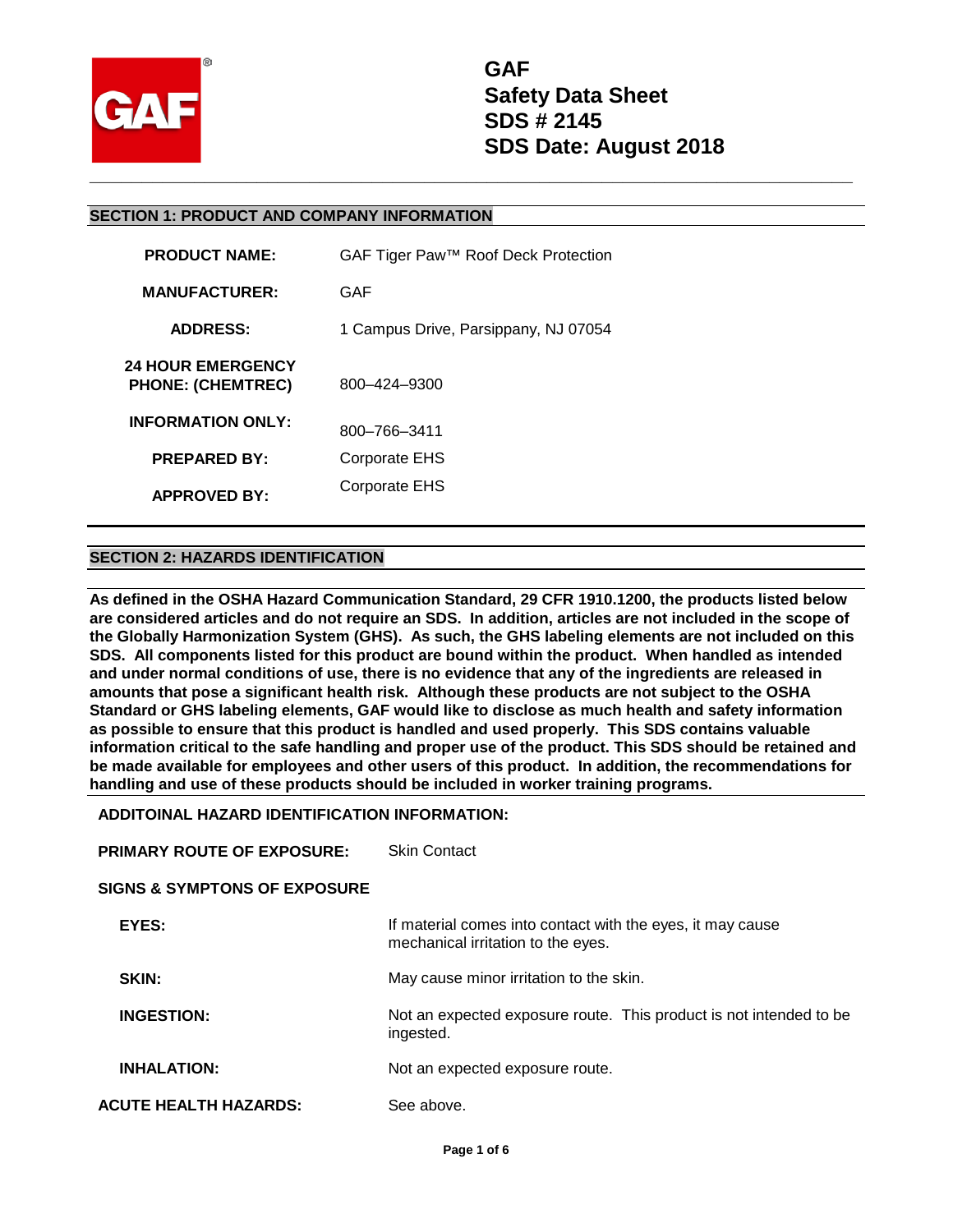## **CHRONIC HEALTH HAZARDS:** None known

**CARCINOGENICITY:** Titanium Dioxide is classified as a 2B carcinogen (possibly carcinogenic to humans) by the International Agency for Research on Cancer (IARC).

#### **SECTION 3: COMPOSITION/INFORMATION ON INGREDIENTS**

|                                      |             |           |                     | <b>OCCUPATIONAL EXPOSURE LIMITS</b> |                                                 |
|--------------------------------------|-------------|-----------|---------------------|-------------------------------------|-------------------------------------------------|
| <b>CHEMICAL NAME</b>                 | CAS#        | % (BY WT) | <b>OSHA</b>         | <b>ACGIH</b>                        | <b>OTHER</b>                                    |
| Polypropylene                        | 9003-07-0   | > 80      | NE.                 | NE.                                 | <b>NE</b>                                       |
| <b>Polymer Active</b><br>Ingredients | Proprietary | < 15      | NE.                 | NE.                                 | <b>NE</b>                                       |
| <b>Titanium Dioxide</b>              | 13463-67-7  | < 5       | 15 mg/m $3$ – total | 10 mg/m $3$ - total                 | <b>REL: lowest</b><br>feasible<br>concentration |
| Polyethylene                         | 9002-88-4   | < 2       | NE                  | NE                                  | <b>NE</b>                                       |
| Light stabilizer                     | 70624-18-9  | < 2       | NΕ                  | NE                                  | NE                                              |

#### **NE = Not Established**

# **SECTION 4: FIRST AID MEASURES**

#### **FIRST AID PROCEDURES**

| EYES:                                                        | If material comes into contact with the eyes, flush eyes with water. Eyes<br>should be treated for mechanical irritation. |
|--------------------------------------------------------------|---------------------------------------------------------------------------------------------------------------------------|
| <b>SKIN:</b>                                                 | For minor burns due to molten plastic, use running cold water                                                             |
| <b>INHALATION:</b>                                           | Remove to fresh uncontaminated air.                                                                                       |
| <b>INGESTION:</b>                                            | If swallowed, contact a physician.                                                                                        |
| <b>NOTES TO PHYSICIANS OR</b><br><b>FIRST AID PROVIDERS:</b> | None known                                                                                                                |

# **SECTION 5: FIRE FIGHTING PROCEDURES**

**SUITABLE EXTINGUISHING MEDIA:** Water, Dry Chemical, CO2, Foam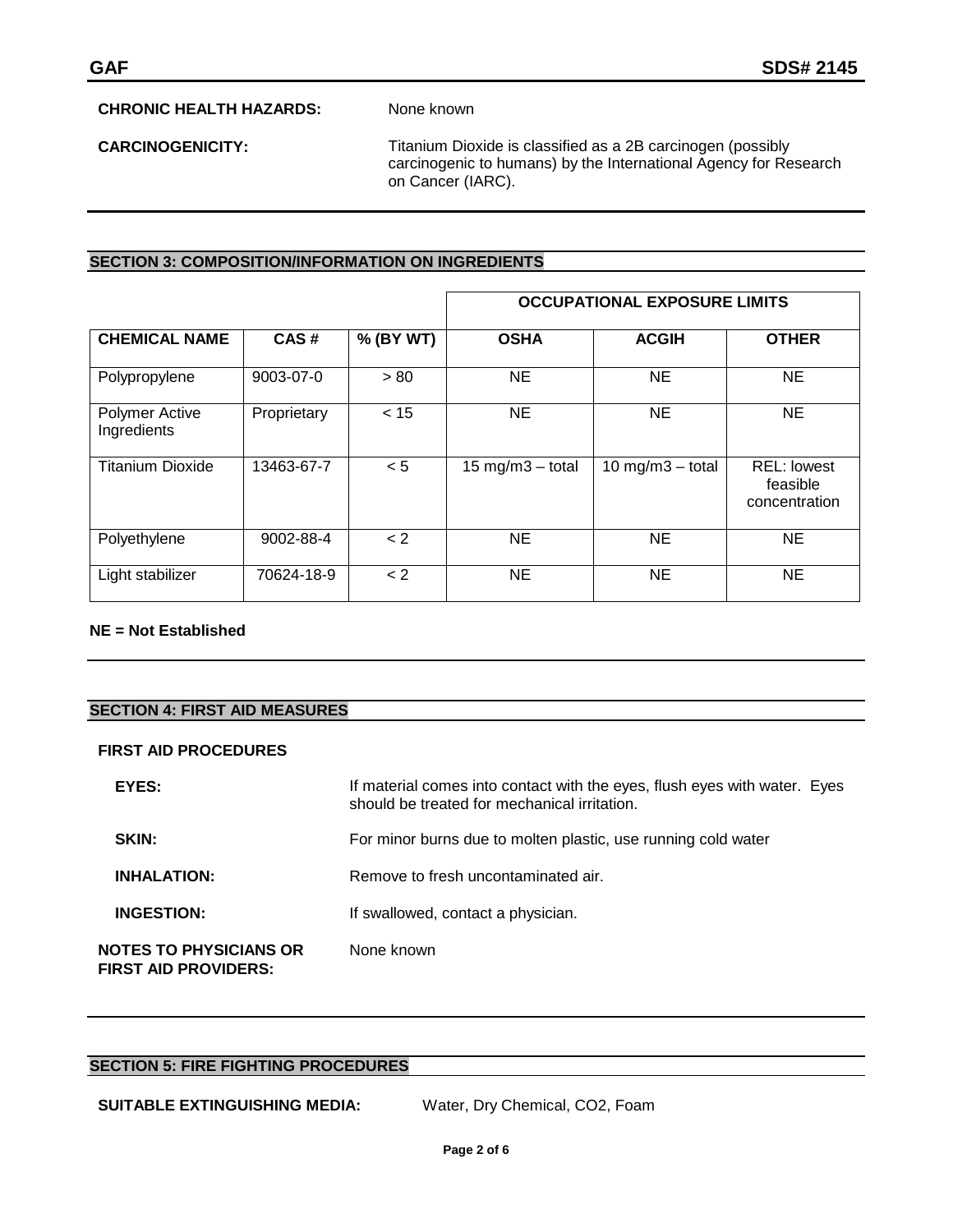| <b>HAZARDOUS COMBUSTION PRODUCTS:</b>                  | Carbon monoxide, carbon dioxide, acrylates and unidentified<br>organic compounds.                                                                                                                                                |
|--------------------------------------------------------|----------------------------------------------------------------------------------------------------------------------------------------------------------------------------------------------------------------------------------|
| <b>RECOMMENDED FIRE FIGHTING</b><br><b>PROCEDURES:</b> | Molten polypropylene tends to flow or drip, respiratory and eye<br>protection required for firefighting personnel. Use<br>extinguishing measures that are appropriate to local<br>circumstances and the surrounding environment. |
| UNUSUAL FIRE & EXPLOSION<br><b>HAZARDS:</b>            | None known                                                                                                                                                                                                                       |

### **SECTION 6: ACCIDENTAL RELEASE MEASURES**

**ACCIDENTAL RELEASE MEASURES:** Clean up material and properly dispose of.

# **SECTION 7: HANDLING AND STORAGE**

| <b>HANDLING AND STORAGE:</b> | Store below 65 °C. Be careful as rolls might be shifted during<br>handling and storage. Do not store the product near heat source<br>or any other combustible material. |
|------------------------------|-------------------------------------------------------------------------------------------------------------------------------------------------------------------------|
| <b>OTHER PRECAUTIONS:</b>    | None known.                                                                                                                                                             |

#### **SECTION 8: EXPOSURE CONTROLS/PERSONAL PROTECTION**

| <b>ENGINEERING CONTROLS /</b><br><b>VENTILATION:</b> | Not required under normal conditions.                                                                           |
|------------------------------------------------------|-----------------------------------------------------------------------------------------------------------------|
| <b>RESPIRATORY PROTECTION:</b>                       | Not required under normal use circumstances.                                                                    |
| <b>EYE PROTECTION:</b>                               | None required; safety glasses with side shields can be worn.                                                    |
| <b>SKIN PROTECTION:</b>                              | None required; cotton or leather gloves can be used when handling.                                              |
| <b>OTHER PROTECTIVE EQUIPMENT:</b>                   | <b>None</b>                                                                                                     |
| <b>WORK HYGIENIC PRACTICES:</b>                      | Avoid generating dusts. Wash exposed skin prior to eating,<br>drinking or smoking and at the end of each shift. |

# **SECTION 9: PHYSICAL AND CHEMICAL PROPERTIES**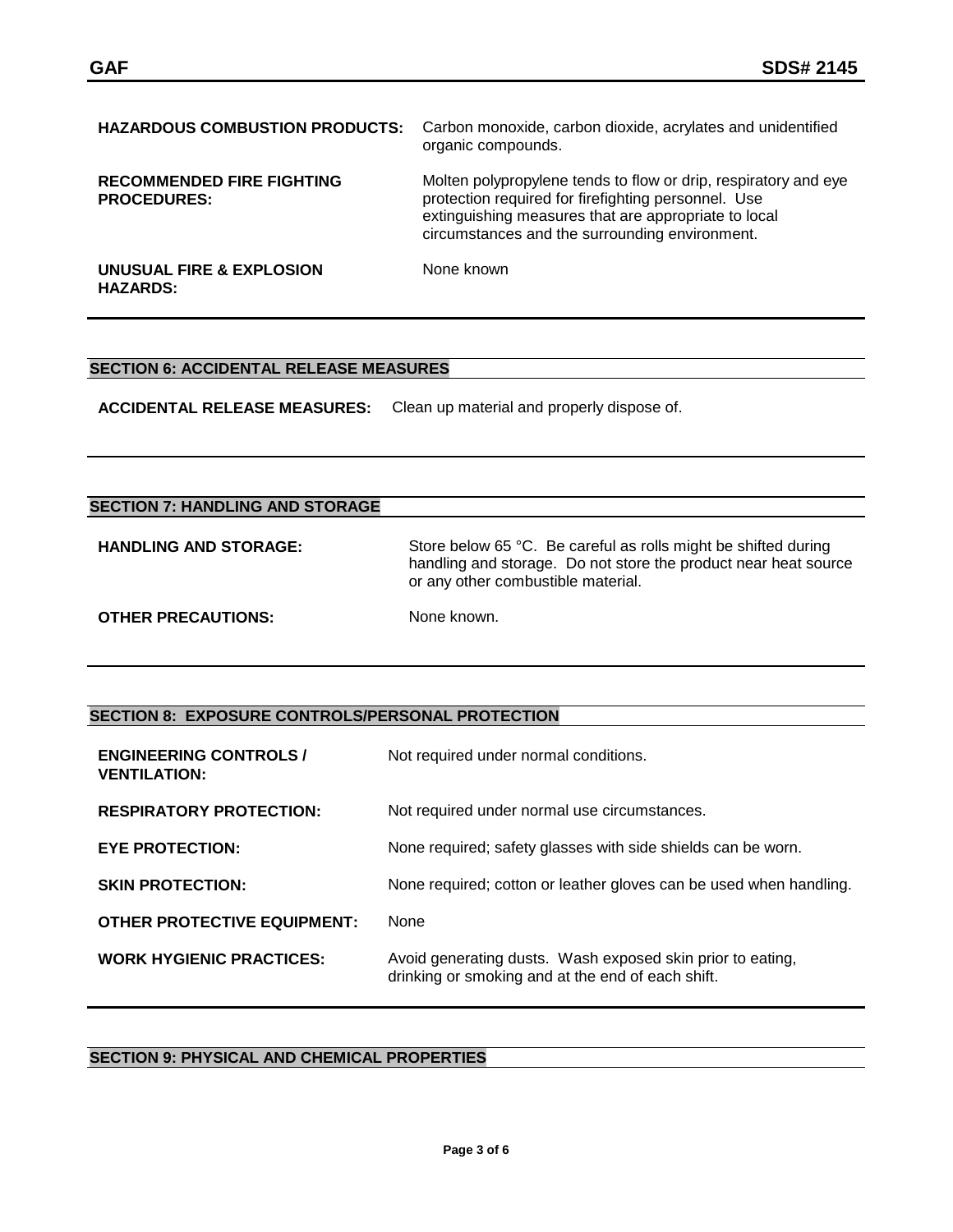| <b>APPEARANCE &amp; ODOR:</b>    |           | Grey rolled material; no appreciable odor |         |
|----------------------------------|-----------|-------------------------------------------|---------|
|                                  |           |                                           |         |
| <b>FLASH POINT:</b>              | > 572 °F  | <b>LOWER EXPLOSIVE LIMIT:</b>             | No Data |
| <b>METHOD USED:</b>              | No Data   | <b>UPPER EXPLOSIVE LIMIT:</b>             | No Data |
| <b>EVAPORATION RATE:</b>         | No Data   | <b>BOILING POINT:</b>                     | No Data |
| pH (undiluted product):          | No Data   | <b>MELTING POINT:</b>                     | 329 °F  |
| <b>SOLUBILITY IN WATER:</b>      | Insoluble | <b>SPECIFIC GRAVITY:</b>                  | No Data |
| <b>VAPOR DENSITY:</b>            | No Data   | <b>PERCENT VOLATILE:</b>                  | No Data |
| <b>VAPOR PRESSURE:</b>           | No Data   | <b>MOLECULAR WEIGHT:</b>                  | No Data |
| <b>VOC WITH WATER (LBS/GAL):</b> | No Data   | <b>WITHOUT WATER (LBS/GAL):</b>           | No Data |

| <b>THERMAL STABILITY:</b>                                 | STABLE X                                                                                                                                                                                                                          | UNSTABLE |
|-----------------------------------------------------------|-----------------------------------------------------------------------------------------------------------------------------------------------------------------------------------------------------------------------------------|----------|
| <b>CONDITIONS TO AVOID (STABILITY):</b>                   | The nature and quantity of by-products formed upon<br>combustion will vary under various conditions: temperature,<br>available oxygen, the presence of other materials, and the<br>nature of combustion (flame or carbonization). |          |
| <b>INCOMPATIBILITY (MATERIAL TO</b><br>AVOID):            | None known                                                                                                                                                                                                                        |          |
| <b>HAZARDOUS DECOMPOSITION OR BY-</b><br><b>PRODUCTS:</b> | Carbon monoxide, Carbon dioxide, Acrylates and unidentified<br>organic compounds may be formed upon combustion.                                                                                                                   |          |
| <b>HAZARDOUS POLYMERIZATION:</b>                          | Will not occur                                                                                                                                                                                                                    |          |

#### **\_\_\_\_\_\_\_\_\_\_\_\_\_\_\_\_\_\_\_\_\_\_\_\_\_\_\_\_\_\_\_\_\_\_\_\_\_\_\_\_\_\_\_\_\_\_\_\_\_\_\_\_\_\_\_\_\_\_\_\_\_\_\_\_\_\_\_\_\_\_\_\_\_\_\_\_\_\_\_\_\_\_\_\_\_\_\_\_ SECTION 11: TOXICOLOGICAL INFORMATION**

**TOXICOLOGICAL INFORMATION:** No information available.

# **SECTION 12: ECOLOGICAL INFORMATION**

**ECOLOGICAL INFORMATION:** No information available.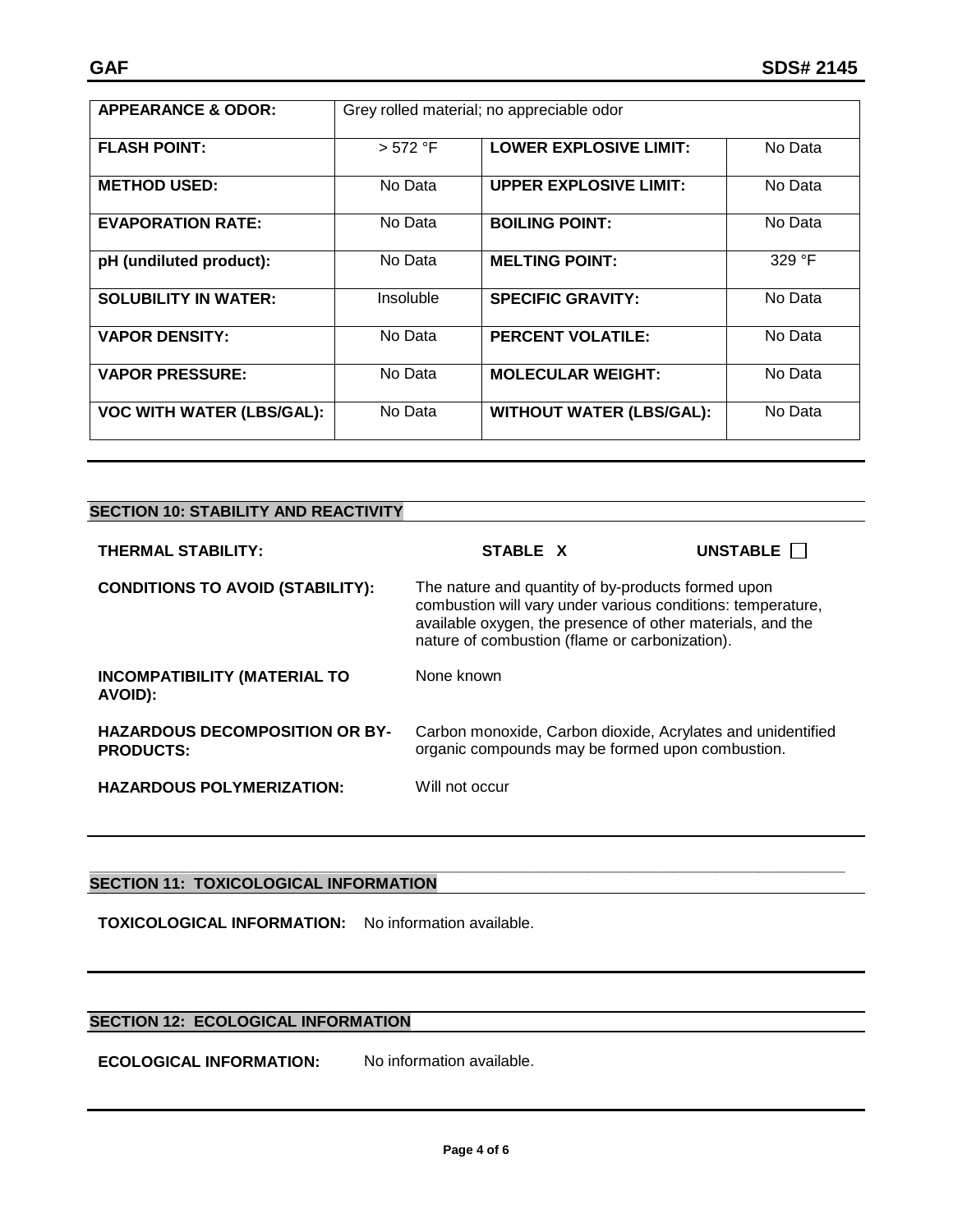#### **\_\_\_\_\_\_\_\_\_\_\_\_\_\_\_\_\_\_\_\_\_\_\_\_\_\_\_\_\_\_\_\_\_\_\_\_\_\_\_\_\_\_\_\_\_\_\_\_\_\_\_\_\_\_\_\_\_\_\_\_\_\_\_\_\_\_\_\_\_\_\_\_\_\_\_\_\_\_\_\_\_\_\_\_\_\_\_\_\_ SECTION 13: DISPOSAL CONSIDERATIONS**

| <b>WASTE DISPOSAL METHOD:</b> | This product, as supplied, is not regulated as a hazardous waste by the<br>U.S. Environmental Protection Agency (EPA) under Resource<br>Conservation and Recovery Act (RCRA) regulations. Comply with state<br>and local regulations for disposal |
|-------------------------------|---------------------------------------------------------------------------------------------------------------------------------------------------------------------------------------------------------------------------------------------------|
| <b>RCRA HAZARD CLASS:</b>     | Not Applicable.                                                                                                                                                                                                                                   |

# **SECTION 14: TRANSPORTATION INFORMATION**

# **DOT**

Not regulated as dangerous goods.

#### **IATA**

Not regulated as dangerous goods.

#### **IMDG**

Not regulated as dangerous goods.

## **SECTION 15: REGULATORY INFORMATION**

#### **U.S. FEDERAL REGULATIONS**

| <b>TSCA:</b>                       | This product and its components are listed on the TSCA 8(b)<br>inventory.                               |
|------------------------------------|---------------------------------------------------------------------------------------------------------|
| <b>CERCLA:</b>                     | None                                                                                                    |
| <b>SARA</b>                        |                                                                                                         |
| 311/312 HAZARD CATEGORIES:         | <b>None</b>                                                                                             |
| <b>313 REPORTABLE INGREDIENTS:</b> | None                                                                                                    |
| <b>CALIFORNIA PROPOSITION 65:</b>  | This product contains titanium dioxide, a chemical known to the<br>State of California to cause cancer. |

Other state regulations may apply. Check individual state requirements. The following components appear on one or more of the following state hazardous substances lists:

| <b>Chemical Name</b>       | CAS#        | CA | МA | <b>MN</b> | ΝJ  | <b>PA</b> | RI  |
|----------------------------|-------------|----|----|-----------|-----|-----------|-----|
|                            |             |    |    |           |     |           |     |
| Polypropylene              | 9003-07-0   | No | No | No.       | No. | No        | No  |
| Polymer Active Ingredients | Proprietary | No | No | No        | No. | No        | No  |
| Titanium Dioxide           | 13463-67-7  | No | No | Yes       | Yes | Yes       | Yes |